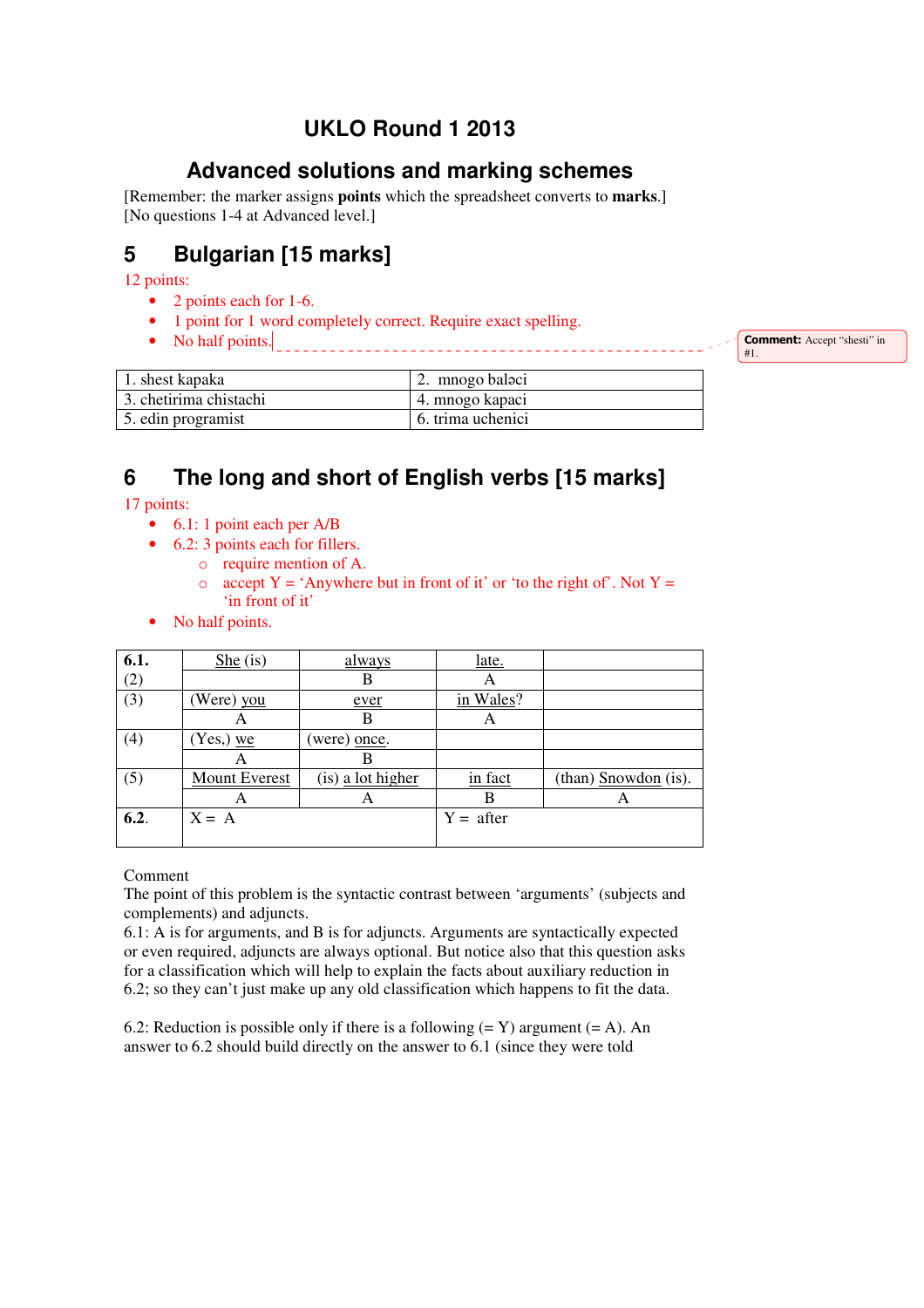explicitly to make 6.1 relevant), so any answer other than  $X = A$  is at best misguided (even if it's factually correct), and arguably wrong. But 3 points for each part of 6.2 allows plenty of room for partial answers. There may be some room for uncertainty about the relation Y if it's described in terms of 'in front of' (in 'x y', y could be described as being 'in front of x'?); but 'before' and 'to the left of' are unambiguously wrong. Notice that adjacency is not required (*She's always late* is fine, but not \**She's always*.) A very odd rule ....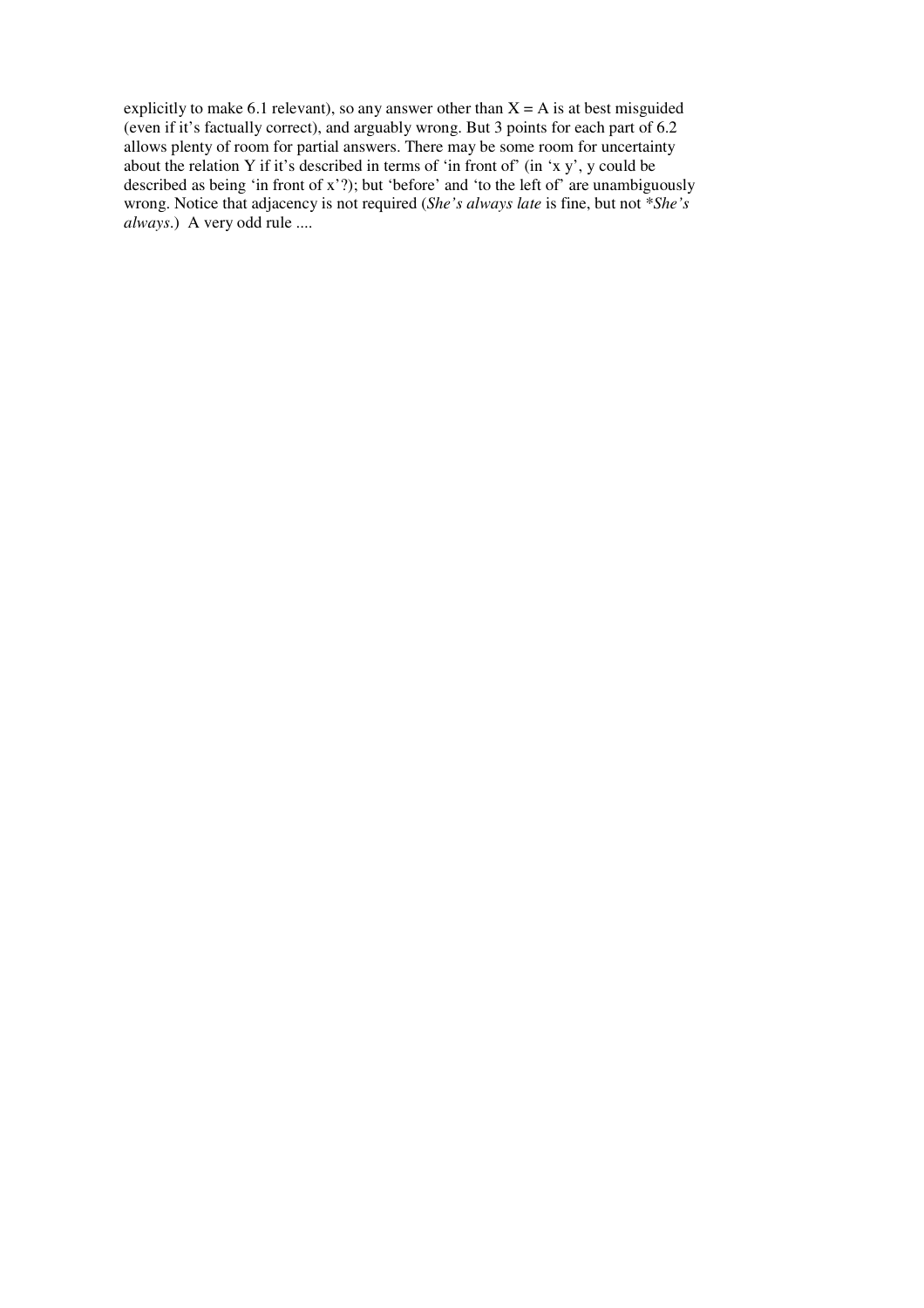# **7 Phoenician [20 marks]**

#### 15 points:

- 7.1: 1 point per name.
- 7.2: 2 points per name for correct consonants and vowel blanks
	- o + 1 point for **no** initial blank and **no** vowels except initial 'A'.
	- o accept names in either order
	- o accept full Phoenician spellings, either left-right or right-left, as here:



| $7.1.$ Aynuk | <b>Beritos</b> | Ebla   | Halab   | Megiduw    |
|--------------|----------------|--------|---------|------------|
|              |                |        | B       |            |
| Palmyra      | Qadesh         | Riblah | Tripoli | Tsarephath |
|              |                |        |         |            |
| . د          |                |        | Ath     |            |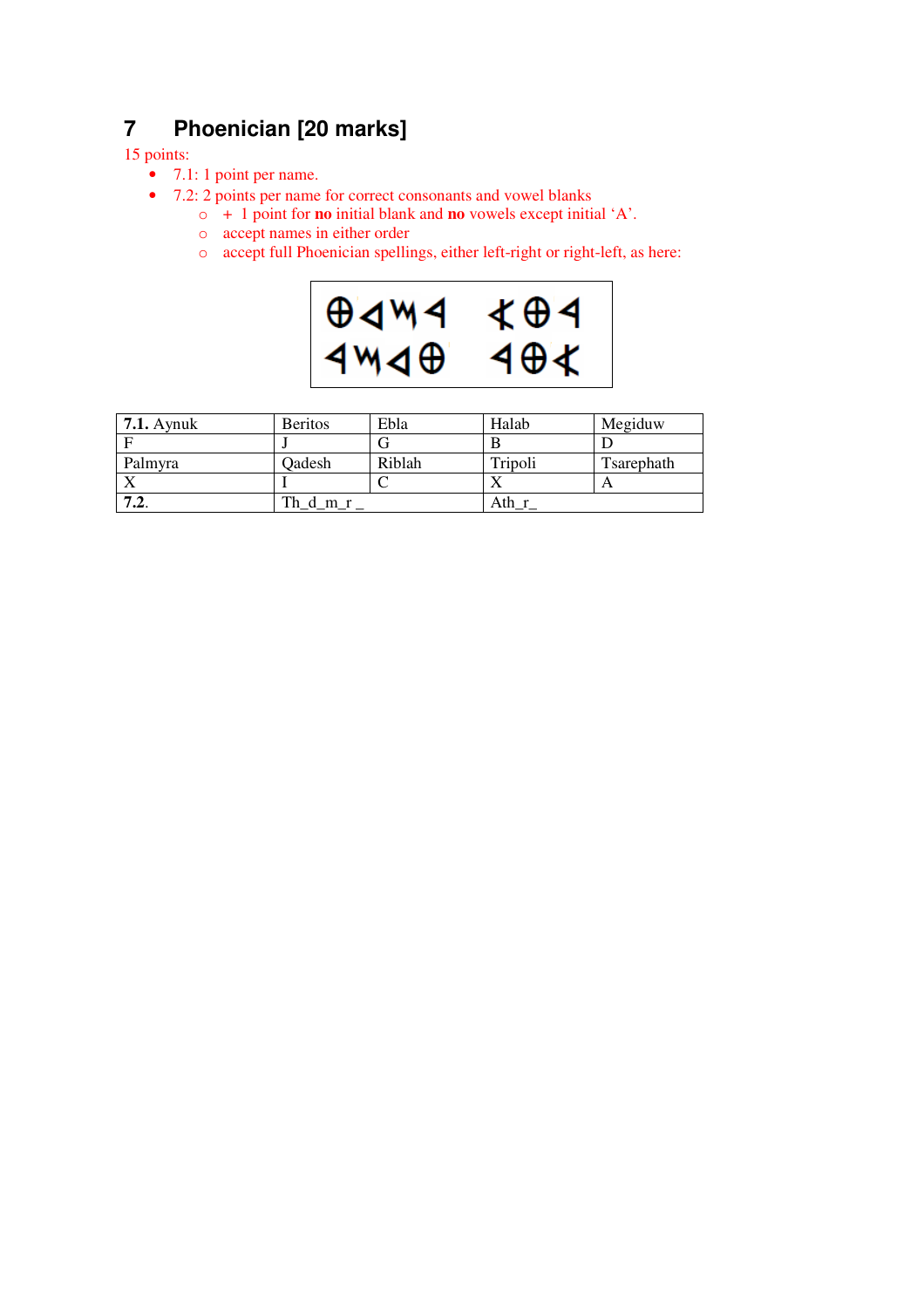## **8 A little Dutch [20 marks]**

#### 20 points:

- 8.1: 1 point each for a-h completely correct. No half marks.
- 8.2: 1 point for each word.
- 8.3: 10 points for Set A, 6 for Set B, 2 for Set C
	- o Use judgement in
		- **adding points for generalisations and insights**
		- deducting points for inaccuracy and gaps.
	- o Accept terms such as 'hard/soft' if you can interpret them as recognised phonetic categories which make the rules work.

#### See below the solutions for the marking scheme used for 8.3 in the final remarking.

| 8.1. a. kannetje                                                                  | b. karretje |
|-----------------------------------------------------------------------------------|-------------|
| c. kwartje                                                                        | d. latje    |
| e. moedertje                                                                      | f. riempje  |
| g. stilletjes                                                                     | h. tafeltje |
| 8.2. bloem/bloemetje, koning/koninkje                                             |             |
| <b>8.3</b> . At least three rule-sets are possible (though not equally good):     |             |
| Set A: ordered rules, no 'or ' (except natural classes e.g. m/n/r/l)              |             |
| 1. Prepare the stem:                                                              |             |
| a. after a single vowel + $[C = m/n/r/l]$ , double C and add e                    |             |
| b. after a single vowel $+$ ng, add e                                             |             |
| c. after two vowels (or vowel+ $r$ ) + m, add p.                                  |             |
| 2. Then add the suffix:                                                           |             |
| a. after $p/b/t/d/k/g$ , add $-je$                                                |             |
| b. otherwise, add -tje.                                                           |             |
| 3. Then $add -s$ for adverbs.                                                     |             |
| Set B: partially ordered rules with some repetition                               |             |
| 1a. Double the final consonant and add -etje if monosyllabic word ends in m/n/r/l |             |
| preceded by a short [or: one] vowel.                                              |             |
| 1b. Add -etje if word ends in ng.                                                 |             |
| 1c. Add -tje if word ends in:                                                     |             |
| n, r or l preceded by a long vowel [or: two vowels],                              |             |
| or ends in a vowel,                                                               |             |
| or ends in an unstressed syllable.                                                |             |
| 1d. Add -pje if word ends in m preceded by a long [double] vowel or consonant     |             |
| 2. Otherwise add -je                                                              |             |
| 3. Add an -s to the suffix for adverbs.                                           |             |
| Set C: no rule ordering, much repetition                                          |             |
| 1. separate lists of rules for using -tje, -etje, -pje, -kje                      |             |
| or: separate lists of rules for words ending in particular consonants             |             |
| 2. rule for adding $-s$ to adverbs                                                |             |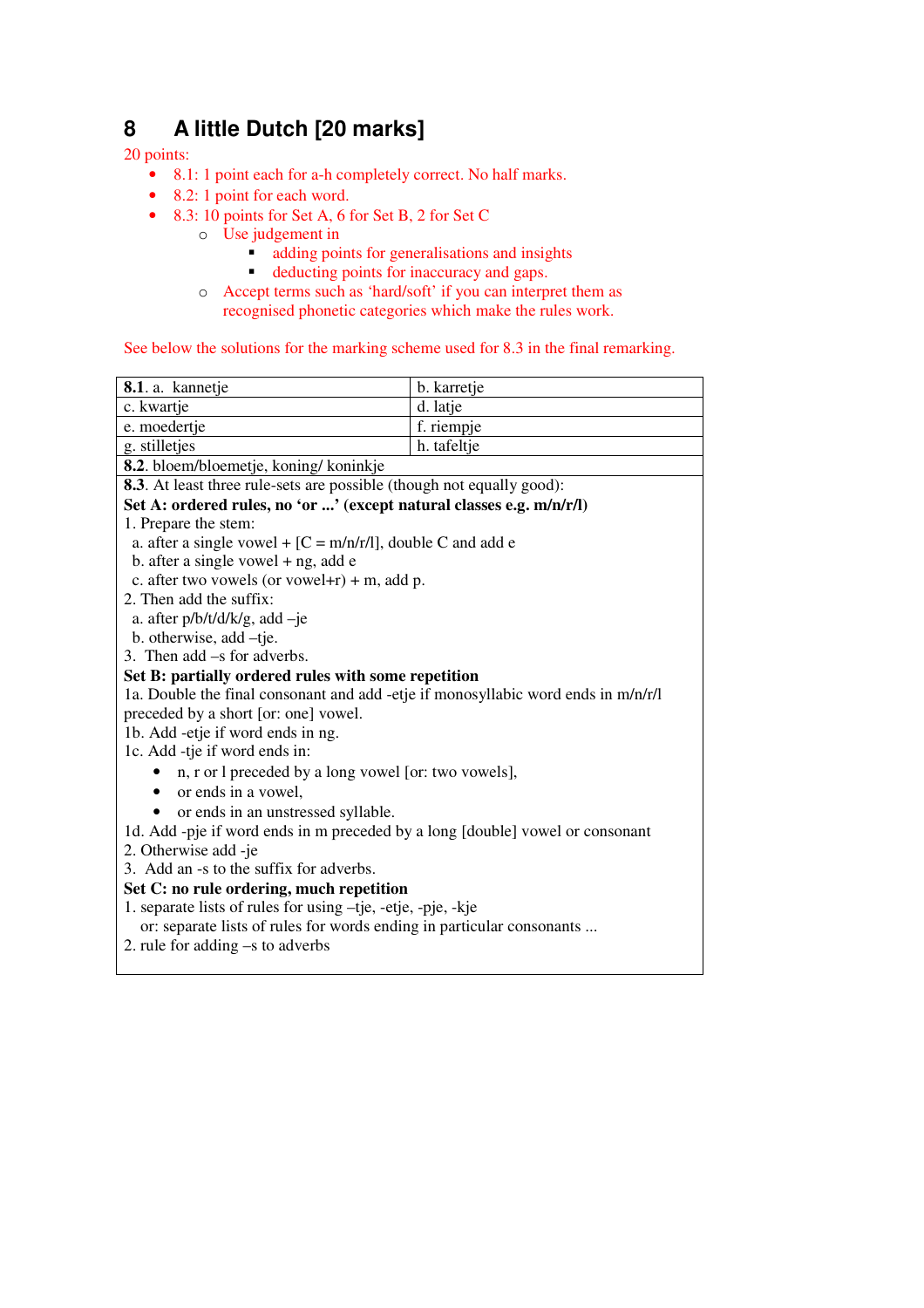### **Final remarking of 8.3**

10+ points. Look for the following generalisations:

- 1. add *p* after VVm
- 2. double  $C = m$ , *n*, *r*, *l* after a short vowel
- 3. add *e* after a short vowel followed by two consonants (including *ng*)
- 4. add *je* after  $C = p$ , *b*, *t*, *d*, *k*, *g* (a 'plosive')
- 5. add *tje* otherwise
- 6. add *s* for an adverb
- 7. the resulting suffix always consists of *je* following a consonant.
- Score 1 for each generalisation made with roughly the right conditions, even if it's combined messily with other generalisations (e.g. 'add etje after a short vowel + CC'). Add nothing if it's broken down into a lot of little sub-rules.
- Add 1 for the first use of any of the words 'double', 'geminate', 'reduplicate', 'default', 'otherwise', 'all other ...', 'then', 'basic'.
- Add 1 for helpful presentation using e.g. tables or arrows.

# **9 Bengali [25 marks]**

#### 27 points:

- 9.1: 3 points per sentence fully correct.
	- o 2 points for:
		- all lexical words correct and a single error in grammatical relations,
		- or vice versa all grammatical relations correct but a single wrong lexical word
		- o 1 point for just two errors.
		- o Try not to penalise the same error more than once.
		- o Accept:
			- simple present (e.g. *stays*) for present progressive (*is staying*)
			- simple past (e.g. *wrote*) or past progressive (e.g. *were writing*) for present perfect (*have written*) – but not for present progressive (*are writing*)
			- *the teacher's boy*, *travels with*
			- near synonyms, e.g. 'live' for 'stay', 'son' for 'boy', 'take' for 'bring'
			- " 'girl' or 'child' for 'boy' there's an error in the data at  $#13$ .
			- 'the' for 'a' or nothing, and vice versa;
- 9.2: 3 points per sentence fully correct.
	- o 2 points for:
		- all lexical words correct and a single error in inflection or word order or spelling.
		- $\bullet$  or vice versa a single wrong lexical word, but correct inflections and word order.
	- o 1 point for just two errors.
	- o Require correct order for *kobiṭir baṛiṭa*,
	- o Require correct diacritics, e.g. ṭ not t; but don't penalise for their omission in more than one word across all sentences.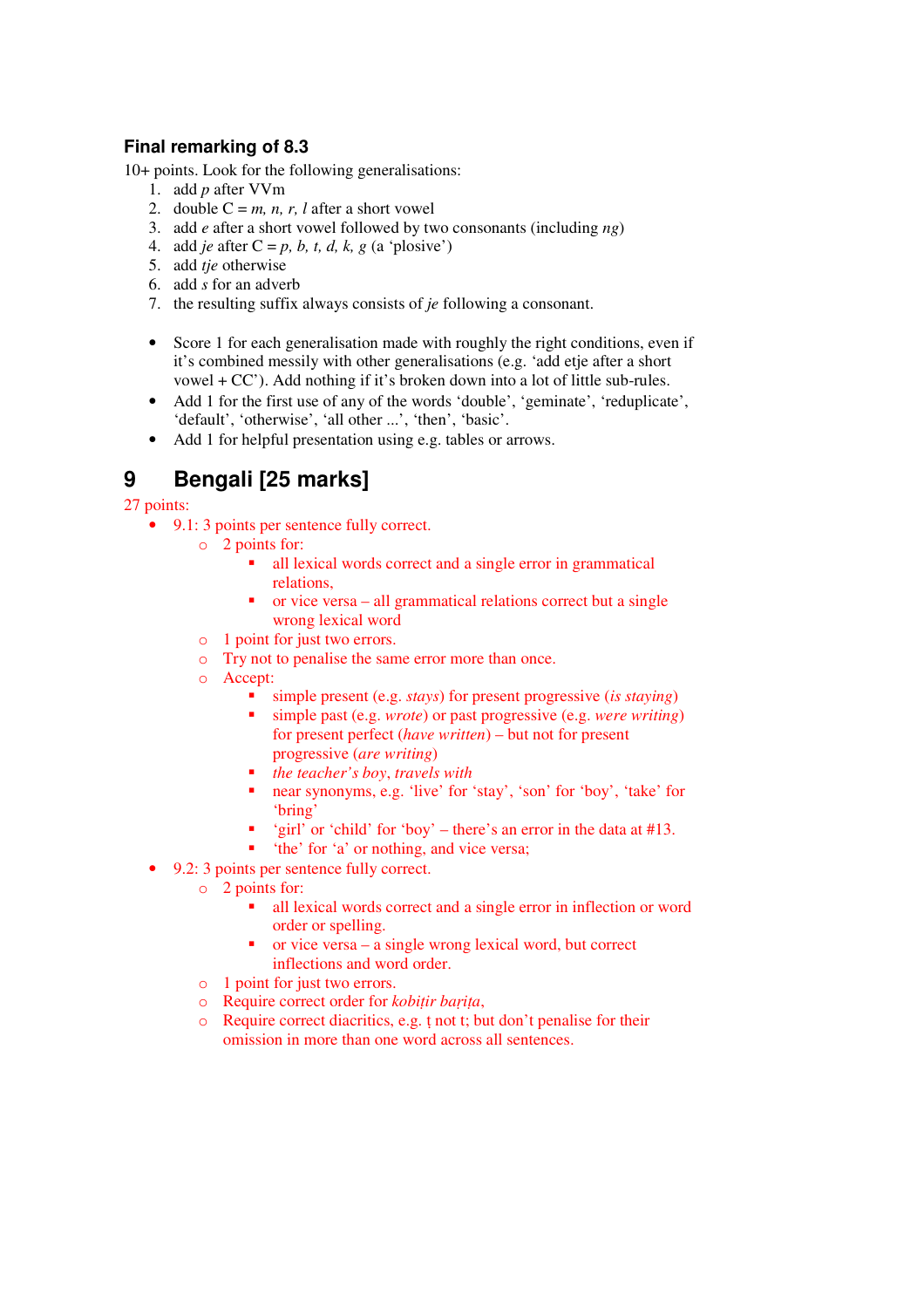- o If it's really illegible, mark it wrong.
- $\bullet$  9.3: 6 points:
	- o 3 points for correct translation of sentence (i) (as in 9.2 above)
	- o 3 points for explanation for why (h) can't be translated.
		- <sup>1</sup> point for 'travel' can't be translated because all examples are present progressive (another error in the data!).
		- See the full explanation of the grammatical background below the solutions.

| <b>9.1.</b> a. The boy of the teacher is traveling together with the maid.            |
|---------------------------------------------------------------------------------------|
| b. You have written like the teacher.                                                 |
| c. The wizard has brought the basket from the room.                                   |
| d. He is staying near the school.                                                     |
| 9.2. e. Ami kobitir barita skultar kache dekhi.                                       |
| f. Tumi boroloktir barita theke ghurecho.                                             |
| g. Guruți biralțike garițar baire dhore.                                              |
| 9.3. h. Tumi guruți/guruțir dike ghoro. – untranslatable because of uncertainty about |
| the form of guruti/gurutir.                                                           |
| i. Se jadukôrțir khițir pôre ase.                                                     |
|                                                                                       |

### **Background grammar for Bengali**

[provided by the problem's author, Bozhidar Bozhanov]

Bengali sentences have the following structure

<subject> <direct object> <indirect object> <verb>

All animate nouns end in -ti, and all inanimate nouns end in -ṭa (a definite article, in a way)

Animate direct objects also get -ke after the article. Possessors come before the possessed and end in -r. The same ending is present on nouns that are followed by: nice 'under', kôtha 'about', śathe 'together with', modhye 'in', baire 'outside', môto 'like', kache 'near'. The ending is not added before theke 'from', kore 'with', dhore 'during'.

Verbs have the -ech suffix in the past tense, and end in -i, -o or -e for 1st, 2nd and 3rd person respectively. In addition to that, there is a vowel change in the root:

in pres.tense, 1st person, and in past tense (all persons) it is a narrow one, and in present tense, 2nd and 3rd person it is wide  $(i-e, e-\hat{e}$  and  $e-a$ ;  $u\sim 0$ ,  $o-\hat{0}$ ).

For question 9.3:

The 2nd group mentioned before, consisting of three special postpositions (theke, kore, dhore), requires the noun before them to be in the same form as the subject (nominative), and the rest of the postpositions require it to be in possessive form.

What separates these postpositions from the rest is the fact that they resemble verbs (stay, make, hold) with a 3rd person ending, but with a narrow vowel.